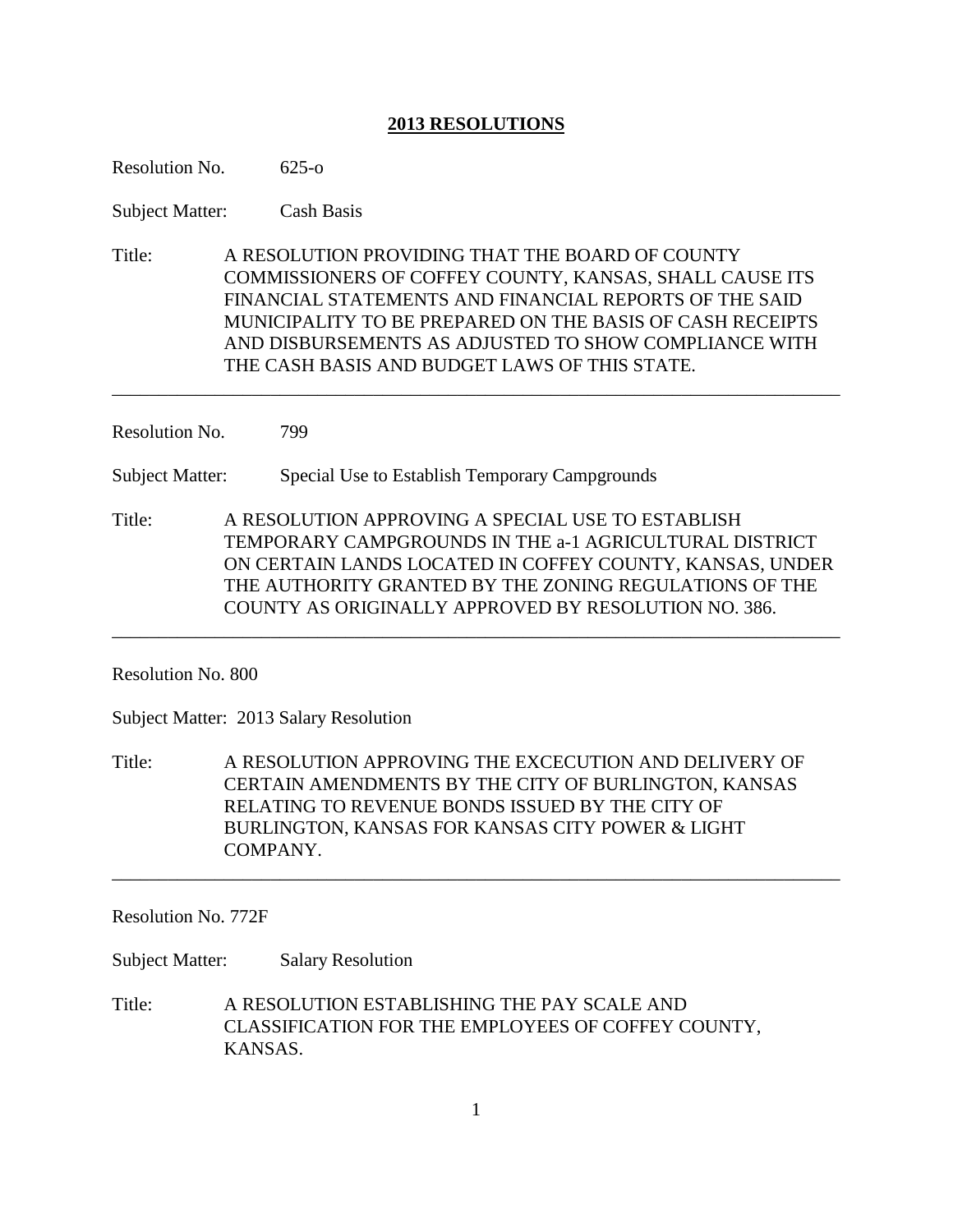Resolution No. 801

Subject Matter: Long-Term Care Facility in Coffey County

Title: A RESOLUTION IN SUPPORT OF COFFEY HEALTH SYSTEM MAINTAINING A LONG-TERM CARE FACILITY IN COFFEY COUNTY.

\_\_\_\_\_\_\_\_\_\_\_\_\_\_\_\_\_\_\_\_\_\_\_\_\_\_\_\_\_\_\_\_\_\_\_\_\_\_\_\_\_\_\_\_\_\_\_\_\_\_\_\_\_\_\_\_\_\_\_\_\_\_\_\_\_\_\_\_\_\_\_\_\_\_\_\_\_\_

#### Resolution No. 426-D

Subject Matter: Sell Certain Properties Due to Delinquent Taxes

Title: A RESOLUTION AUTHORIZING AND DIRECTING THE COUNTY ATTORNEY TO PROCEED TO SELL CERTAIN PROPERTIES DUE TO DELINQUENT TAXES.

\_\_\_\_\_\_\_\_\_\_\_\_\_\_\_\_\_\_\_\_\_\_\_\_\_\_\_\_\_\_\_\_\_\_\_\_\_\_\_\_\_\_\_\_\_\_\_\_\_\_\_\_\_\_\_\_\_\_\_\_\_\_\_\_\_\_\_\_\_\_\_\_\_\_\_\_\_\_

\_\_\_\_\_\_\_\_\_\_\_\_\_\_\_\_\_\_\_\_\_\_\_\_\_\_\_\_\_\_\_\_\_\_\_\_\_\_\_\_\_\_\_\_\_\_\_\_\_\_\_\_\_\_\_\_\_\_\_\_\_\_\_\_\_\_\_\_\_\_\_\_\_\_\_\_\_\_

\_\_\_\_\_\_\_\_\_\_\_\_\_\_\_\_\_\_\_\_\_\_\_\_\_\_\_\_\_\_\_\_\_\_\_\_\_\_\_\_\_\_\_\_\_\_\_\_\_\_\_\_\_\_\_\_\_\_\_\_\_\_\_\_\_\_\_\_\_\_\_\_\_\_\_\_\_\_

#### Resolution No. 586-E

Subject Matter: Reappoint Connie Lawrence as Coffey County Appraiser

Title: A RESOLUTION REAPPOINTING CONNIE LAWRENCE, COFFEY COUNTY APPRAISER FOR A FOUR YEAR TERM

Resolution No. 779-E

Subject Matter: Lake Region Solid Waste Management Plan

Title: A RESOLUTION ADOPTING THE LAKE REGION SOLID WASTE MANAGEMENT PLAN.

Resolution No. 802

Subject: Approve a Special Use to Establish Temporary Campgrounds

Title: A RESOLUTION APPROVING A SPECIAL USE TO ESTABLISH TEMPORARY CAMPGROUNDS IN THE A-2 AGRICULTURAL TRANSITION DISTRICT ON CERTAIN LANDS LOCATED IN COFFEY COUNTY, KANSAS, UNDER THE AUTHORITY GRANTED BY THE ZONING REGULATIONS OF THE COUNTY AS ORIGINALLY APPROVED BY RESOLUTION NO. 386.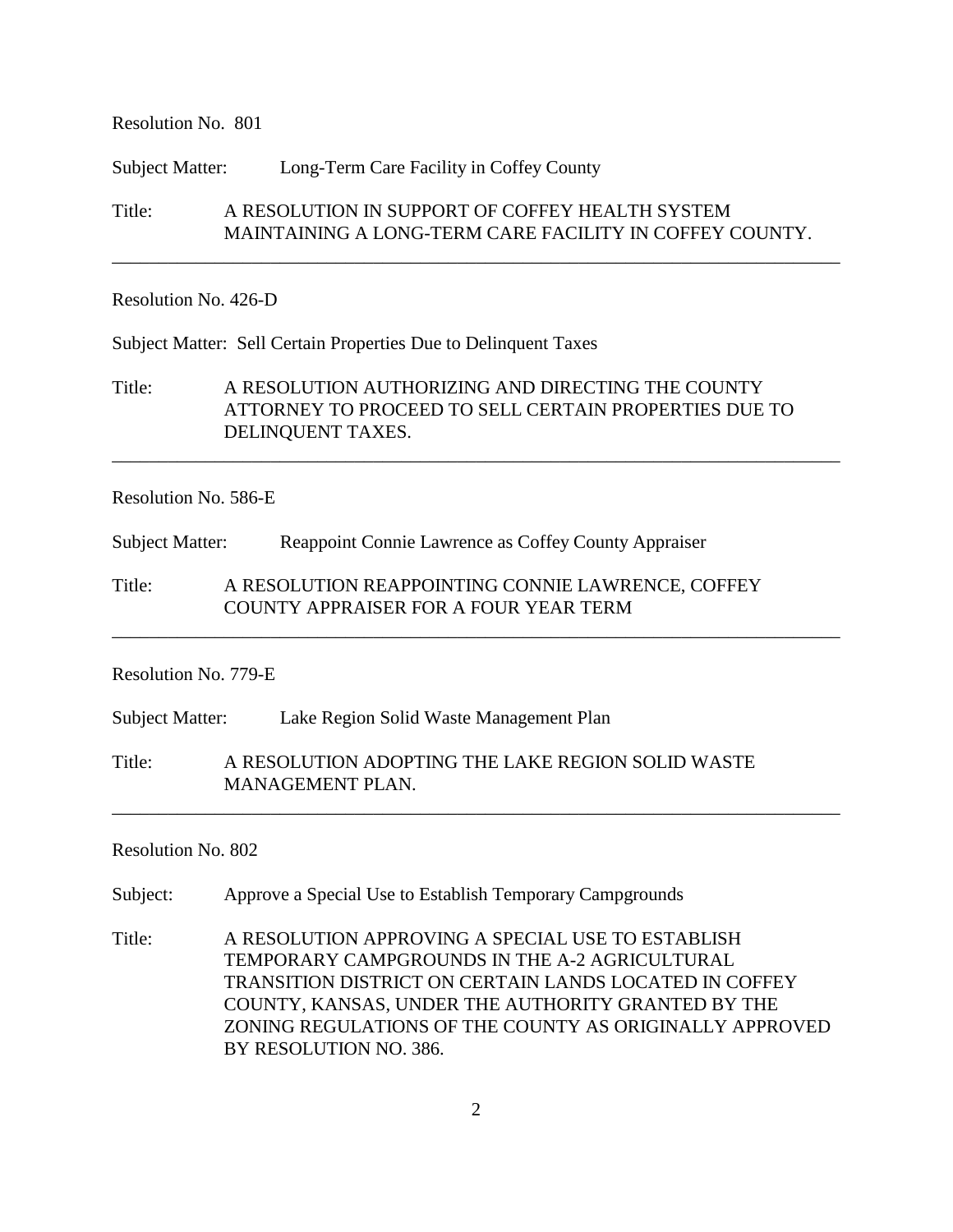#### Resolution No. 650-N

Subject: Property Taxation Policy of the Board of Coffey County Commissioners

Title: A RESOLUTION EXPRESSING THE PROPERTY TAXATION POLICY OF THE BOARD OF COFFEY COUNTY COMMISSIONERS WITH RESPECT TO FINANCING THE 2014 ANNUAL BUDGET FOR COFFEY COUNTY, KANSAS.

\_\_\_\_\_\_\_\_\_\_\_\_\_\_\_\_\_\_\_\_\_\_\_\_\_\_\_\_\_\_\_\_\_\_\_\_\_\_\_\_\_\_\_\_\_\_\_\_\_\_\_\_\_\_\_\_\_\_\_\_\_\_\_\_\_\_\_\_\_\_\_\_\_\_\_\_

## Resolution No. 803

Subject Matter: Appoint Road Viewers

Title: A RESOLUTION APPOINTING ROAD VIEWERS AND SETTING A DATE AND TIME FOR HEARING ON THE PETITION FOR ACCESS TO PUBLIC HIGHWAY FILED BY DARREL HESS AND WILMA HESS

\_\_\_\_\_\_\_\_\_\_\_\_\_\_\_\_\_\_\_\_\_\_\_\_\_\_\_\_\_\_\_\_\_\_\_\_\_\_\_\_\_\_\_\_\_\_\_\_\_\_\_\_\_\_\_\_\_\_\_\_\_\_\_\_\_\_\_\_\_\_\_\_\_\_\_\_\_\_

## Resolution No. 804

Subject Matter: Change Zoning District Classification

Title: A RESOLUTION CHANGING THE ZONING DISTRICT CLASSIFICATION FROM C-2 INTERCHANGE COMMERCIAL DISTRICT TO C-1 SERVICE COMMERCIAL DISTRICT ON CERTAIN LANDS LOCATED IN COFFEY COUNTY, KANSAS, UNDER THE AUTHORITY GRANTED BY THE ZONING REGULATIONS OF THE COUNTY AS ORIGINALLY APPROVED BY RESOLUTION NO. 386.

\_\_\_\_\_\_\_\_\_\_\_\_\_\_\_\_\_\_\_\_\_\_\_\_\_\_\_\_\_\_\_\_\_\_\_\_\_\_\_\_\_\_\_\_\_\_\_\_\_\_\_\_\_\_\_\_\_\_\_\_\_\_\_\_\_\_\_\_\_\_\_\_\_\_\_\_\_\_

Resolution No. 805

Subject Matter: Approve a Special Use Permit

Title: A RESOLUTION APPROVING A SPECIAL USE TO ESTABLISH A METAL GARAGE AS AN ACCESSORY STRUCTURE TO THE MAIN OFFICE BUILDING FOR THE STORAGE OF MATERIALS NEEDED FOR THE EMERGENCY RESPONSE OPERATIONS OF THE FACILITY AND ONE HELIPAD FOR THE EMERGENCY RESPONSE OPERATIONS OF THE FACILITY IN THE c-1 AGRICULTURAL TRANSITION DISTRICT ON CERTAIN LANDS LOCATED IN COFFEY COUNTY, KANSAS, UNDER THE AUTHORITY GRANTED BY THE ZONING REGULATIONS OF THE COUNTY AS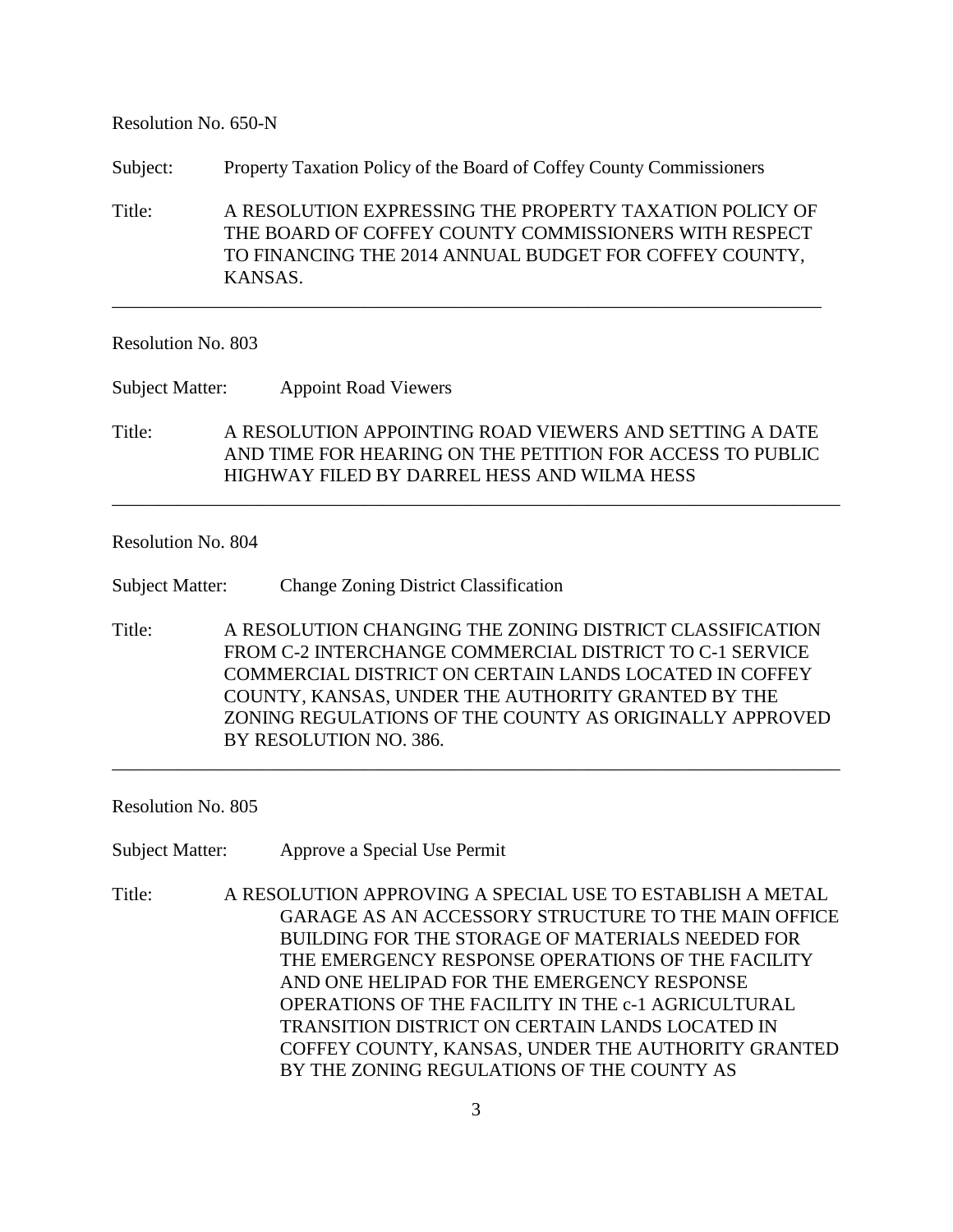### ORIGINALLY APPROVED BY RESOLUTION NO. 386.

\_\_\_\_\_\_\_\_\_\_\_\_\_\_\_\_\_\_\_\_\_\_\_\_\_\_\_\_\_\_\_\_\_\_\_\_\_\_\_\_\_\_\_\_\_\_\_\_\_\_\_\_\_\_\_\_\_\_\_\_\_\_\_\_\_\_\_\_\_\_\_\_\_\_\_\_\_\_

Resolution No. 791-A

| <b>Subject Matter:</b> |  | Amending the Sanitation/Environmental Code                                                                                                                                       |  |  |
|------------------------|--|----------------------------------------------------------------------------------------------------------------------------------------------------------------------------------|--|--|
| Title:                 |  | A RESOLUTION AMENDING THE SANITATION/ENVIRONMENTAL<br>CODE OF COFFEY COUNTY, KANSAS TO ESTABLISH RV PARK<br>CAMPGROUND AND/OR CREW CAMP WASTEWATER GENERATION<br>RATE STANDARDS. |  |  |
| Resolution No. 806     |  |                                                                                                                                                                                  |  |  |
| <b>Subject Matter:</b> |  | Participation in Student Loan Repayment Program                                                                                                                                  |  |  |
| Title:                 |  | A RESOLUTION AUTHORIZING PARTICIPATION IN STUDENT LOAN<br>REPAYMENT PROGRAM                                                                                                      |  |  |
| Resolution No. 731-I   |  |                                                                                                                                                                                  |  |  |

Subject: Transfer Funds to Coffey County Equipment Reserve Fund

Title: A RESOLUTION TRANSFERRING FUNDS TO THE COFFEY COUNTY EQUIPMENT RESERVE FUND.

\_\_\_\_\_\_\_\_\_\_\_\_\_\_\_\_\_\_\_\_\_\_\_\_\_\_\_\_\_\_\_\_\_\_\_\_\_\_\_\_\_\_\_\_\_\_\_\_\_\_\_\_\_\_\_\_\_\_\_\_\_\_\_\_\_\_\_\_\_\_\_\_\_\_\_\_\_\_

Resolution No. 633-N

Subject: Transfer Funds to Coffey County Technology Office Reserve Fund

Title: A RESOLUTION TRANSFERRING FUNDS TO THE COFFEY COUNTY TECHNOLOGY OFFICE RESERVE FUND.

Resolution No. 744-J

Subject Matter: Transfer Funds to Coffey County Community Improvement Reserve Fund Title: A RESOLUTION TRANSFERRING FUNDS TO THE COFFEY COUNTY COMMUNITY IMPROVEMENT RESERVE FUND

\_\_\_\_\_\_\_\_\_\_\_\_\_\_\_\_\_\_\_\_\_\_\_\_\_\_\_\_\_\_\_\_\_\_\_\_\_\_\_\_\_\_\_\_\_\_\_\_\_\_\_\_\_\_\_\_\_\_\_\_\_\_\_\_\_\_\_\_\_\_\_\_\_\_\_\_\_\_